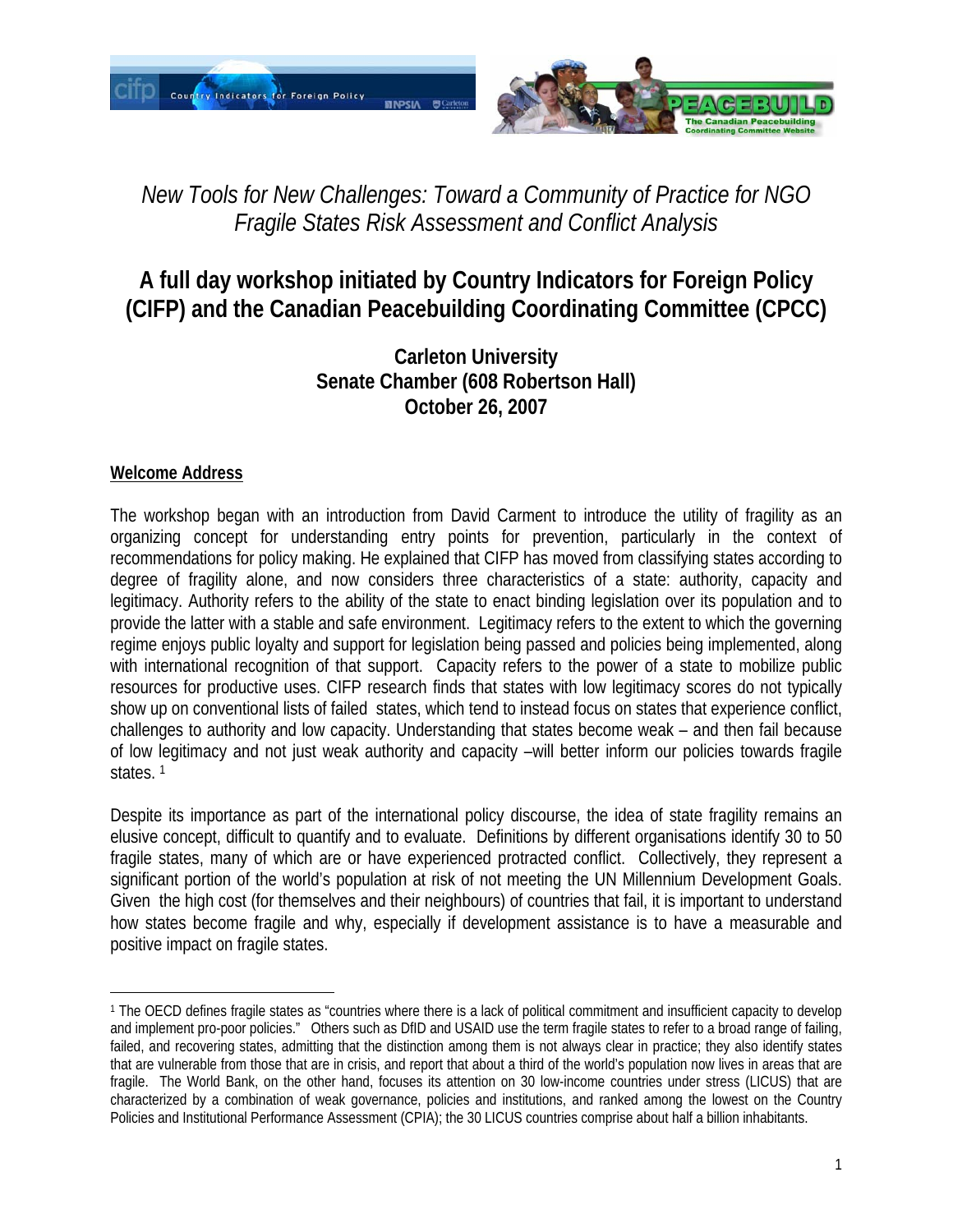

In this regard, the term *failed states* is problematic,. By focusing on end states and in particular those brought about by violent events, our ability to anticipate earlier turning points or those stages where a fragile state might or might not fail before experiencing violent conflict is held back. For example,using CIFP data we know that Pakistan has been a fragile state for some time now, yet according to some research programmes Pakistan is categorized as failing only after it experiences violence and instability.2 Arguably, once a country like Pakistan enters into "failed state" status it is simply too late to do anything but shore up existing institutions and structures, no matter how weak or corrupt they are, as a bulwark against further decline. This "shoring up" of authority structures then results in a vicious cycle of further decline where both capacity and legitimacy are undermined and in turn authority is further challenged. The claim being made here is that misdiagnosis has the potential to lead to the misallocation of policy resources, which in turn can lead to ineffectiveness and further state decline.

Fragility and failure are analytically distinct. While they share some properties, they differ in the degree to which they emphasize the roles of armed conflict and instability in contributing to state weakness. This distinction is especially pertinent to donor countries whose policy tools have been redesigned to extend beyond operational responses (e.g. the use of force and diplomacy to prevent or mitigate violence and instability) and are intended to shore up structural weaknesses and guard against further neglect, which could in turn result in even greater fragility and possibly failure. Implicitly in CIFP's conceptualization of state fragility, we recognize that states become fragile and fail for different reasons and that they are qualitatively different from one another, with unique problems that often require distinct policy responses.

#### **Keynote Address: Prevention and Rebuilding of Weak States: Obstacles and Opportunities**

Michael Lund's keynote presentation began with an overview of the three levels of assessing fragility: global risk (where fragility is likely), country-specific early warning (when fragility is likely), and country-specific fragility (why/how countries are fragile). He deconstructed the myth that eliminating "root" problems will solve the problem, and then he discussed design and implementation. There is an unrealistic and harmful risk, he argued, that policies will attempt to do everything, everywhere, at once. Rather, there is a need for consensus on priorities, beginning with security. Another necessity is that of coherence among donor/NGO projects, as it can cause excessive activity in some countries and lack of activity in others. Moreover, lack of consistent funding leads to reactive policies and "ambulance chasing", rather than preventive action. The presentation concluded with a description of an experiment to put together a proactive peacebuilding strategy in Guinea-Bissau. One main result was uncovering a constant struggle among elites; rather than having 'root causes' where problems flow up into a metaphorical tree, the country was experiencing "rotting leaves" where the problems flowed down into the roots.

 $\overline{a}$ 

<sup>2</sup> Compare for example the disparate rankings for Pakistan in the 2006 and 2007 editions of the Fund for Peace Failed States Index and then consider CIFP's ranking in Carment, D., Prest, El-Achkar, S. and Samy, Y. "The 2006 Country Indicators for Foreign Policy: Opportunities and Challenges for Canada" in Canadian Foreign Policy Journal (Winter 2006). In 2006, FFP ranked Pakistan 9<sup>th</sup> on their list, while in 2007, Pakistan ranked  $12<sup>th</sup>$  (FFP 2006, 2007). While the FFP list may provide some information regarding the relative level of violence in the state, it is unclear what else could drive such a shift in rankings. Moreover, by focusing on failure as its dependent variable, such an index provides little basis for any sort of forward-leaning policymaking, as it provides more information about where crises are currently occurring than when and where they may emerge.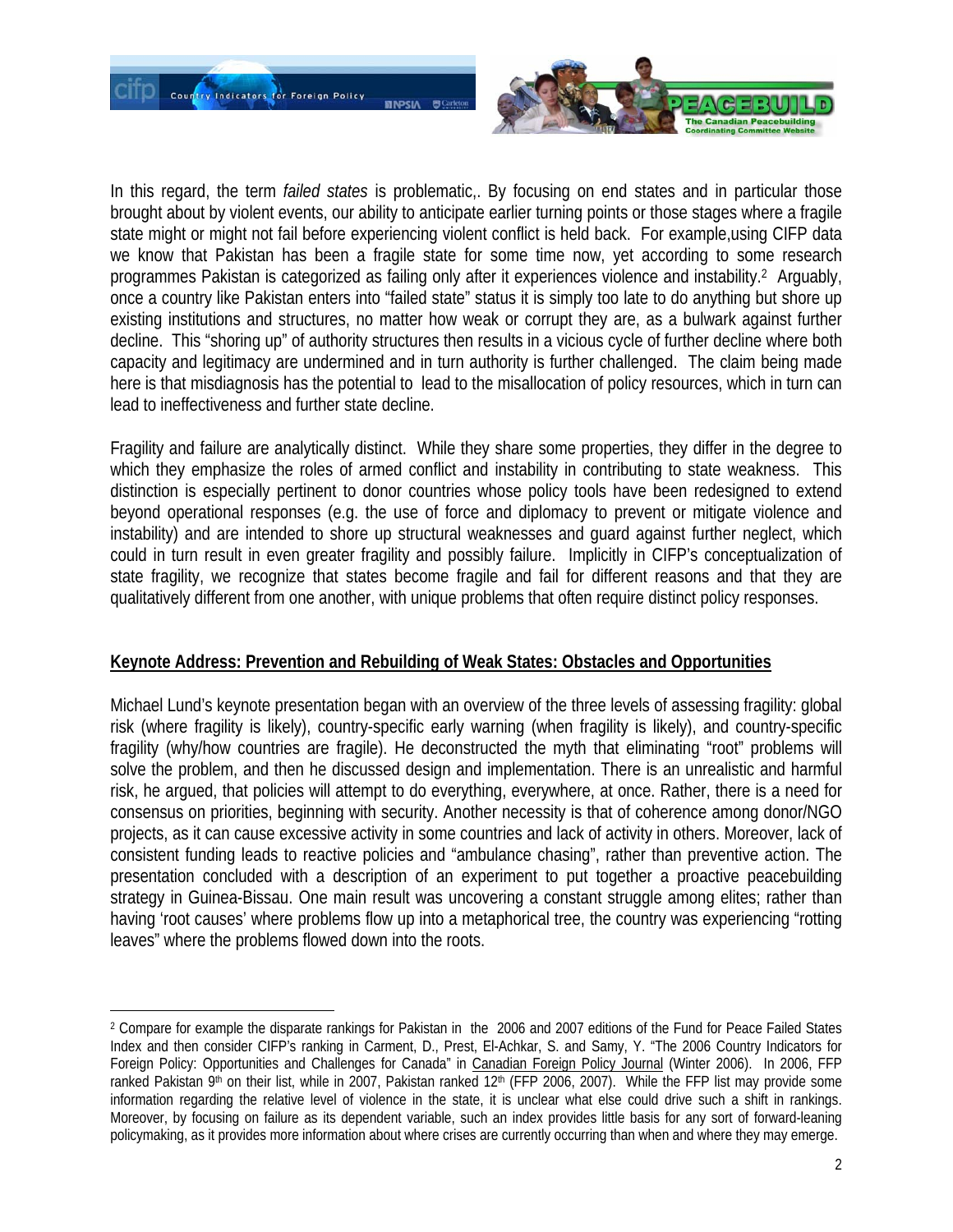

The keynote spurred a discussion that raised a number of points:

- When government and NGO join together, there are problems when that joining is considered an "all of government" approach with the rest (i.e. NGOs) being "along for the ride."
- Treating initial causes as a solution to current problems is often insufficient and inappropriate, particularly given that initial causes can transform over time.
- Although many agree about the need for coherence, the policy choice appears to be random as to when a country goes from being an orphan to being a focus country.
- Canada is currently attempting to distance itself from previous investments in early warning and risk analysis.
- The export of western models often involves distortions. Given that our own country often experiences conflict, (which is normally managed rather than devolving into violence) why do we tell other states to not *have* conflict. There needs to be clarity on the distinction between violence and conflict.
- Since most conflicts occur in highly complex environments, most actors find it difficult to adopt a strategic forward looking approach without some leadership and direction. Many actors react rather than prevent.
- "3D" is taking away some of the NGO ability to work effectively, because it detracts from agency independence and neutrality.

## **Panel 1: Methods and Modes of Analysis and Assessment of Risk**

Carrie Vandewint provided an overview of World Vision's (WV) tools for conflict analysis, which was divided into three levels. First, at the micro (community) level, WV assesses local capacities for peace, which analyses the presence and role of "dividers" and "connectors." The next micro-level step is to assess the effect of NGO projects and how the projects can enhance connectors and reduce dividers. The second, macro, level is usually carried out through a workshop or consultant will work with key informants in order to analyse the seven components of "making sense of turbulent contexts." Finally, at the international level, WV uses the fragile state index and human development index to ensure that a country strategy is properly tailored to specific conditions within countries.

Participants elicited several questions and comments:

- In Sri Lanka, the mapping has been used for recommendations on evolving programming
- The method demonstrates how various tools can be used together.
- WV, like other agencies, has been constrained in its activities and have had to work *around* conflicts rather than *on* them.
- Each agency takes the tools, using and manipulating them towards a certain objective rather than keeping them pure and objective.
- Lenses have frames; taking a security lens to an international frame will have a different result.
- Each organization needs to have its own set of tools; there is an impediment to using the same tools – and using them together – because of organizational behaviour.
- Further problems arise when organizations use indices whose methodology they do not understand (see reference footnote 2 on the misuse and abuse of the FFP index for example).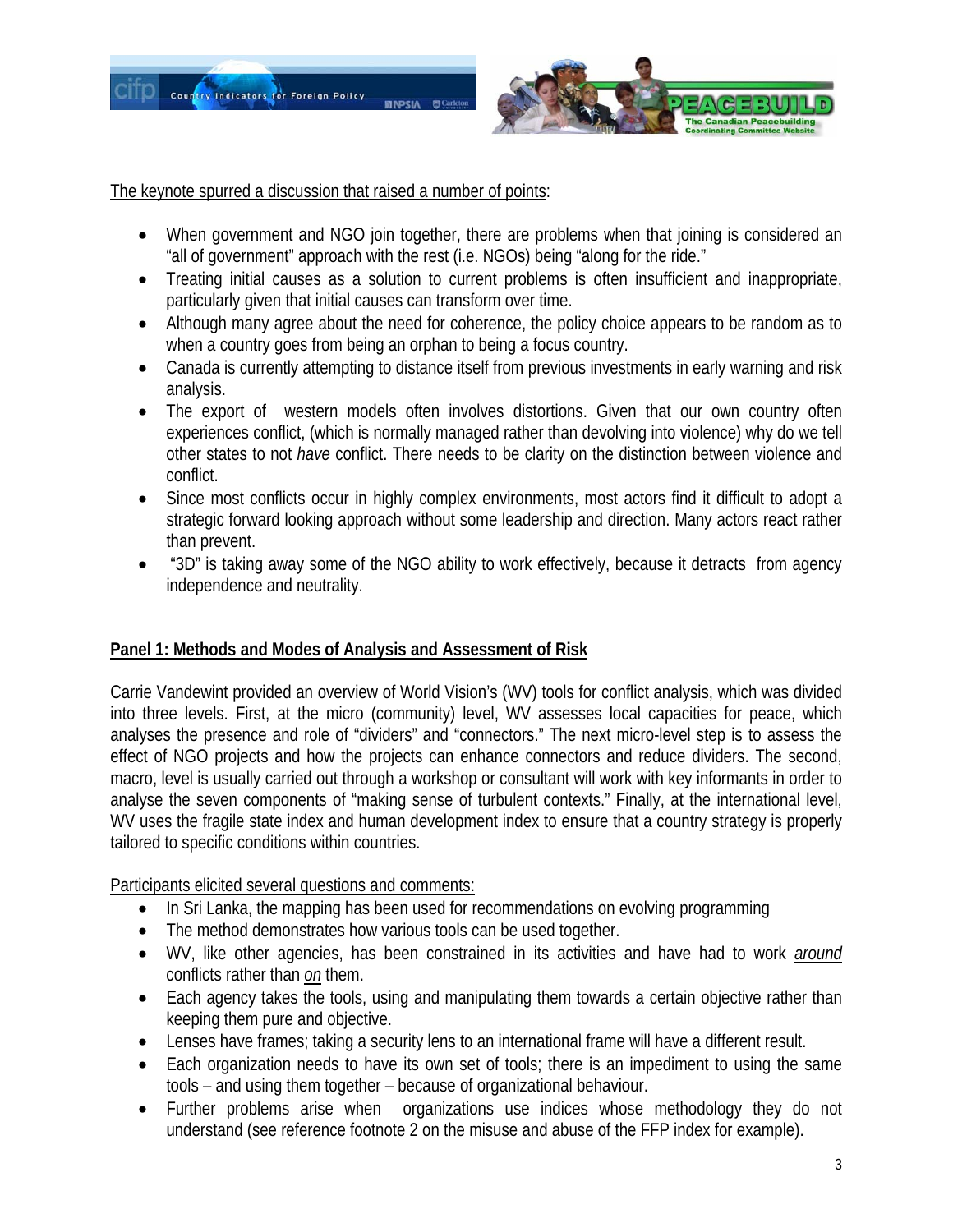

- Organizations, including those within government departments, tend to absorb original research and ideas and call it by a different name; this results in a low degree of organization, a lack of information management and generates further stovepiping.3
- There is a concern that discourse is about ownership. Although there is a common view that information sharing is good, many groups may be using a tool that was created for a different purpose. There needs to be training associated with the use of specific analytical tools.
- Changing frameworks in midstream before full implementation has serious effects. For instance, human security used to drive funding, and now the framework has shifted towards national security. How is civil society to make sense of these sudden changes in investment in ideas, tools and concepts?

## **Panel 2: Project Design and Implementation**

Robyn Baron began the panel on *Project Design and Implementation* with a presentation that emphasized the importance of Oxfam's rights-centred perspective which leads to the organization's focus on long lasting solutions, fostering of alliances and cooperation with partners. The key question addressed was "what is a fragile state and does it even matter for Oxfam's decision making process?" Fragility as a concept facilitates Oxfam in conceptualizing processes and the engagement with actors.

The presentation proceeded to an illustration of Oxfam's project cycle which begins with a situation analysis that leads to the formulation of objectives and the creation of an action plan that is implemented. Projects are monitored throughout the implementation phase and finally evaluated against the initial objectives. The country strategic planning process allows all Oxfam offices, partners and communities to participate in longterm planning. During the contingency planning process, fragility and risk analysis allow Oxfam to plan for major crises that can affect in-country operations. This analysis will rely on a variety of categories of information and will include the creation and evaluation of scenarios. Throughout the planning process, Oxfam focuses on the macro level for its analysis and planning. The presentation concluded by pointing out the problematic interaction between Oxfam's advocacy focus, the planning process and on-the-ground operations.

#### The Q&A period focused on the following themes:

- There are possible entry points for fragility analysis in Oxfam's risk assessment stage: such an analysis would allow organizations to evaluate how their operations could be affected by long-term developments.
- A central problem is that organisations do not have the time to engage in long-term analysis but require information that facilitates immediate decision-making.
- There exists a disjuncture between organisations' need for information, the timeliness of information and the ability to engage in long-term partnerships because of the shortage of resources (financial/human resources/time).

 $\overline{a}$ 3 For a full discussion of this issue and ideas on how to move forward see the Ottawa Branch's CIIA Roundtable on Fragile States Report (Spring 2007).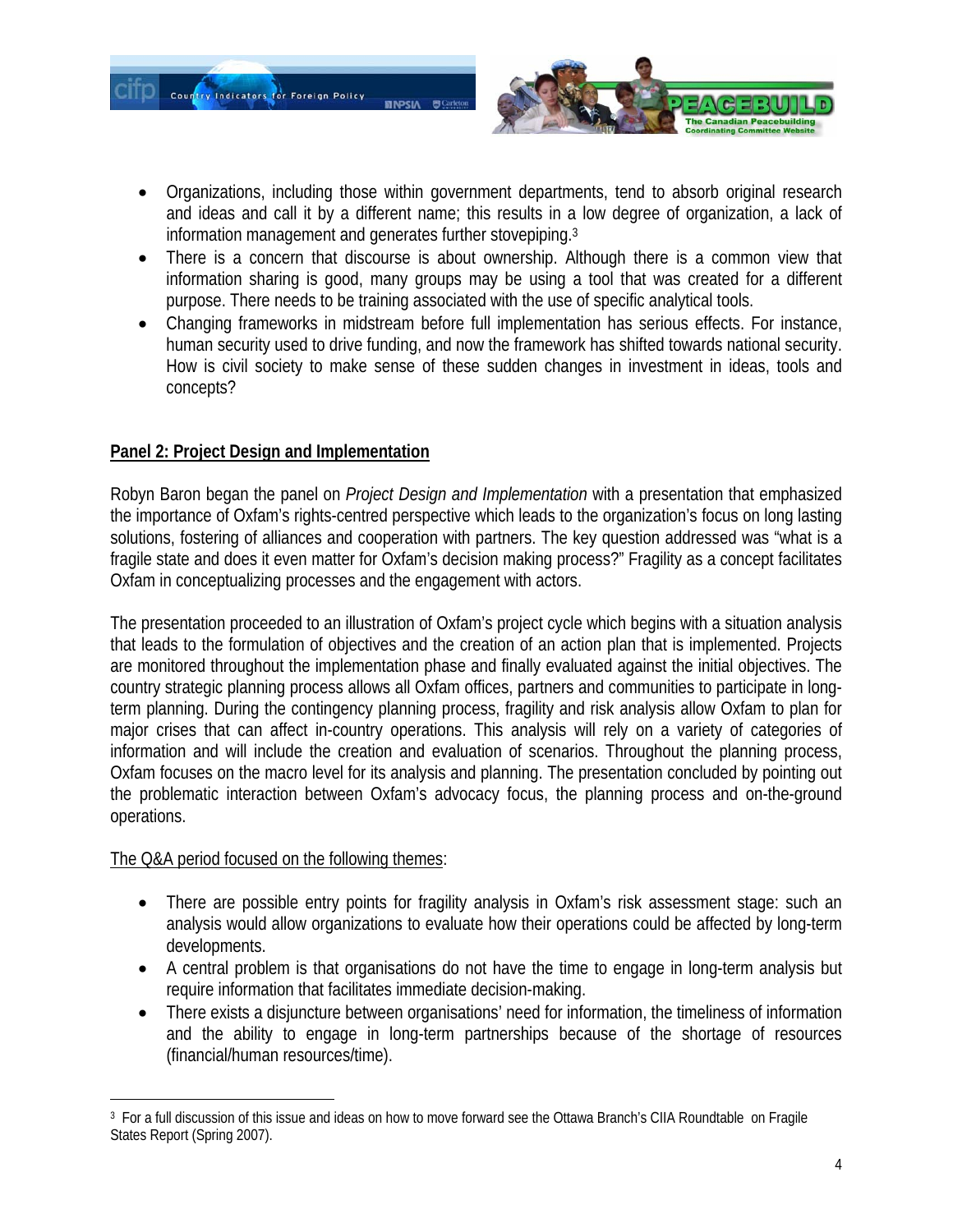



- Organisations could benefit from coordinating the production and dissemination of risk assessments which would maximize the utility of limited resources.
- Such detailed analysis can add a new dimension to the coordination between field operations and planning. In order to take such a step, the need exists for internal organizational leadership to facilitate the implementation of strategic-level risk assessment.
- Local capacities for research and analysis could enhance the usefulness of information, particularly for field operations.
- Independent analysis can enhance NGOs ability to interact with host governments while avoiding to be perceived to undermine authorities.
- It was suggested that donor governments can play an important role in providing a supportive environment for NGO coordination.
- Complex environments such as Afghanistan place governments in situations in which they require extensive analysis that enhances their own operations as well as that of partner NGOs. There is a perception that 3-D coordination is slowing down the production and distribution of information to partner NGOs.

## **Panel 3: Measurement and Evaluation**

David Carment's presentation focused on two central questions: 1) what conditions must be in place to ensure the desired end state? 2) what methodologies can be employed to measure actual impact? At a minimum, evaluation and impact assessment should focus on mitigating future negative consequences for on-the-ground operations. Additionally, successful assessment will contribute to avoiding situations where capabilities do not match in-field realities. In this process, structural data and event monitoring can contribute to improved impact assessment by allowing for easier identification of entry points through multidimensional analysis.4

During the panel, questions were raised about who controls information that is posted online and how such information reflects the bias of those producing it. It was noted that all reporting mechanisms have built in bias especially if they reflect the views of a single analyst. From an end user's point of view, casting as wide a net as possible, which means a combination of structural risk analysis combined with event monitoring and field reports will help maximize the accuracy of the analysis.

Issues raised during the Q&A period included:

- By tapping into the network of highly capable Canadians overseas, organizations may improve their ability to conduct more effective impact assessments and monitoring.
- It was noted that the Canadian government has a tendency to invest in a broad variety of tools and then often abandons them.

 $\overline{a}$ 4 For a full and complete discussion of how to evaluate the circumstances and form of Canadian involvement in fragile states including impact assessment see: www.carleton.ca/cifp.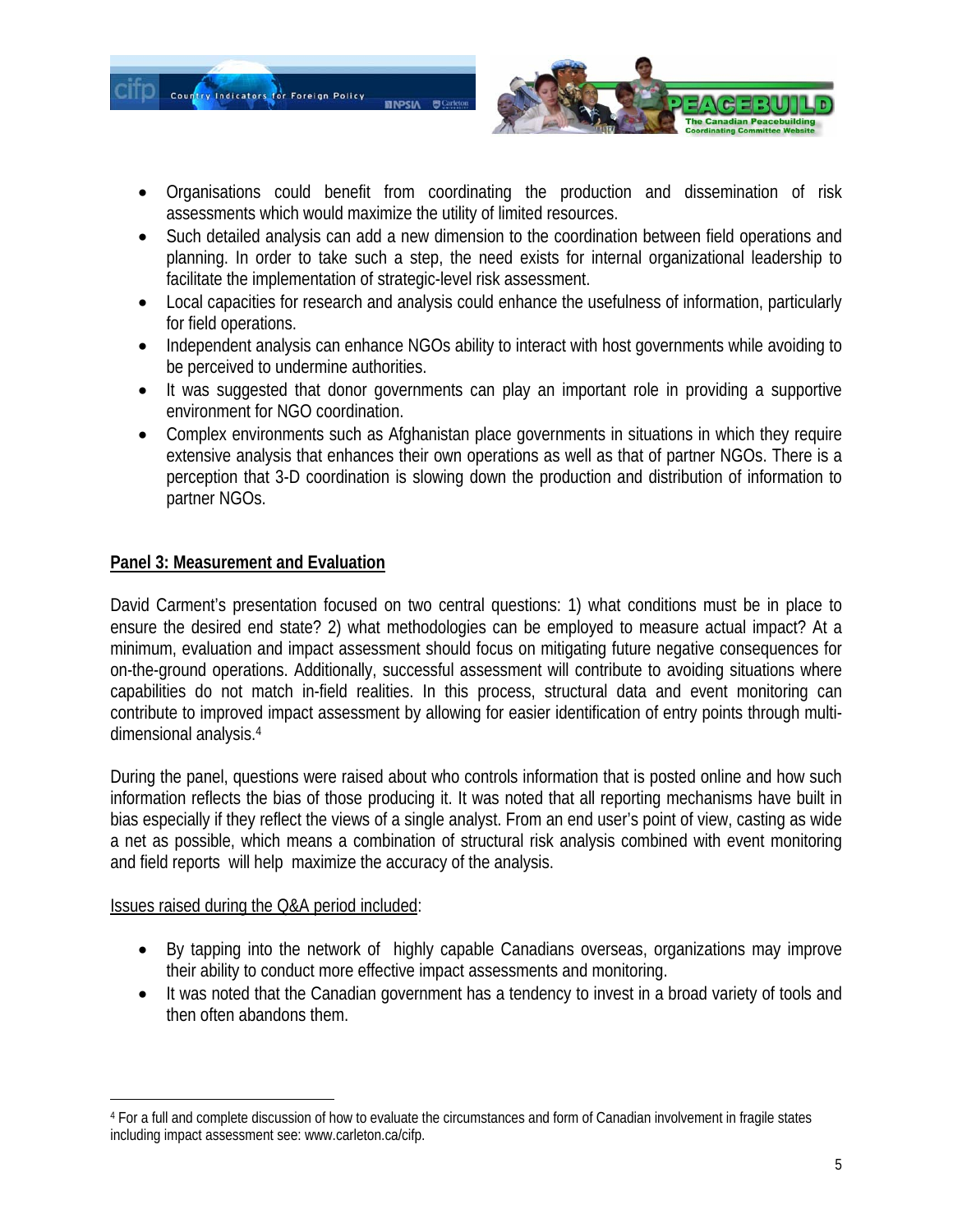

- NGOs and governments may be very reluctant to having their operations objectively evaluated by externals even if they recognize the need for improved performance and coherence in what they do. Hence, it is essential to overcome internal bureaucratic and attitudinal constraints.
- It is important to strike a balance between widely distributed information and the quality of such information. Open source information is valid and useful for conducting impact assessment. It constitutes over 80% of what is used by the intelligence community for example.
- NGOs need to set out very concrete objectives in order to be able to assess impact and make decisions about exit strategies. However, impact assessment of complex, long-term objectives is an arduous undertaking. Impact assessment requires a much better sense of matching capability to objectives, costed options and an understanding of the risks inherent in any specific strategy.
- All projects have moments of evaluation when progress is reported back to funding agencies and these can, but do not have to be, indicator based.
- As most projects are externally audited, they are subjected to detailed scrutiny. Its not clear if projects are audited on the basis of the expected impact or less ambitiously on whether funds were allocated in line with the terms of reference.
- Operational agencies may be less reluctant to admit that projects went wrong rather than conceding they did not do anything.
- Many evaluations are focused on assessing the impact on the people directly involved by looking at communities and beneficiaries. Surveys and field reports can contribute to impact assessment in this regard.
- Long-term operations have long-term often difficult to discern impacts. However, most evaluation approaches (tied to political mandates and funding) tend to take snapshots and rarely take into account such long-term developments.

#### **Panel 4: Lessons Learned/The Way Ahead**

Michael Koros' concluding presentation focused on the opportunities presented by an open-source approach to the collection, analysis and sharing of information. An open source consortium such as OSER (Open Source for Effective Response) can bring together the 'best of breed' in an area of interest. Numerous tools already collect information on proximate triggers, structural data and provide integrated analysis. Organisations change their information providers depending on the event's imminence. Structural data will provide information users with an issue to concentrate on and follow through over time. In order to react appropriately to proximate triggers, long-term structural data and events data – both qualitative and quantitative – need to be collected, analyzed and used in a parallel fashion.

In order for a consortium such as OSER to be financially self-sustaining, it needs to work within a long time horizon (10 years), launch pilot-projects, experience incremental growth and increased client involvement. In all of these steps, technology plays a very important role. There are four key areas that need particular attention: methods/tools, performance measures, responses, sustainability.

In an effort to discuss existing instruments, the workshop encountered that current instruments used by governments are frequently stuck in Cold War, stove-pipe, thinking. These approaches need to be expanded to allow for the inclusion of game theory, social marketing and organizational behaviour. There is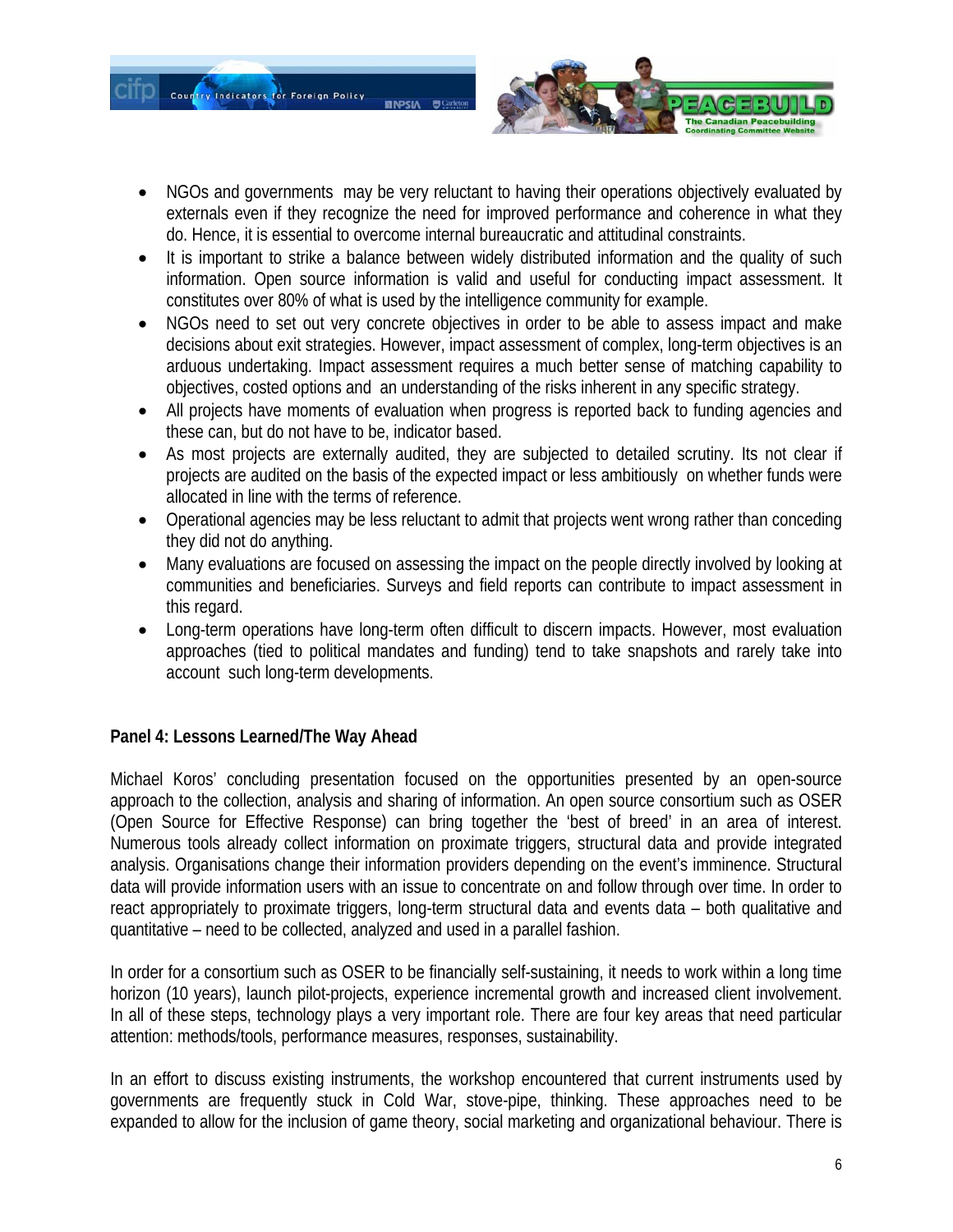

a need to define the platform that will allow for such internal changes to take place. In this context, OSER competes with other, non-rational models of decision making.

OSER needs to develop an idea of how collective information sharing can contribute to the development of a new approach to intelligence. On option is a value-oriented approach, that focuses on the monitoring of rights and is guided by the responsibility to prevent conflicts and a comprehensive sense of security for people. International NGOs should lead efforts advocating for such a change by first moving beyond interorganisation competition. Open source information sharing can facilitate the managing of multiple goals and the realization of additional opportunities. The pooling financial of resources around joint projects can facilitate the identification of common problems and creation of collective solutions.

The presentation also focused on globalization's impact on fragility analysis. To what extent is technology helping to counter forces that are leading to state disempowerment? Technology can improve people's ability to be heard and in turn contribute to the change of power dynamics.

#### The following issues were raised during the Q& session:

- Very few NGOs have the ability to pool resources as they are dependent on government funding. It takes understanding from the government and bureaucratic leadership which are often in short supply to facilitate information sharing and generate opportunities for the pooling of resources.
- NGOs are frequently constrained by reduced humanitarian space. This has increased the need for effective conflict prevention but NGOs are not necessarily properly trained in this area in terms of application of tools but also analysis and risk assessment.
- Collaboration by NGOs is often limited by their own specific goal seeking behaviour.
- NGOs are often critical of government demands to increase cooperation as they see it as a way for governments to *pass the buck*. By increasing NGO roles in decision making – whether it be at the analysis stage, the implementation phase or the evaluation phase, an incentive structure for increased cooperation should be created. This is the essence of *whole of Canada* approaches. In this regard Canada has huge investments in the development of such tools and modes of collaboration but they are rarely used.
- Paradoxically, while bureaucrats do not have sufficient time to engage in extensive conflict analysis, they are reluctant to rely on external and independent sources, unless it meets their specific bureaucratic needs. Mainstreaming may be enhanced and bureaucrats' country knowledge could be improved through an agreed-upon framework.
- There is no need to reinvent the wheel (in terms of investing in tools and methodologies) but rather to create incentive structures that facilitate coordination.
- By creating 'organizational champions', who push the agenda, improved coordination can be achieved from within.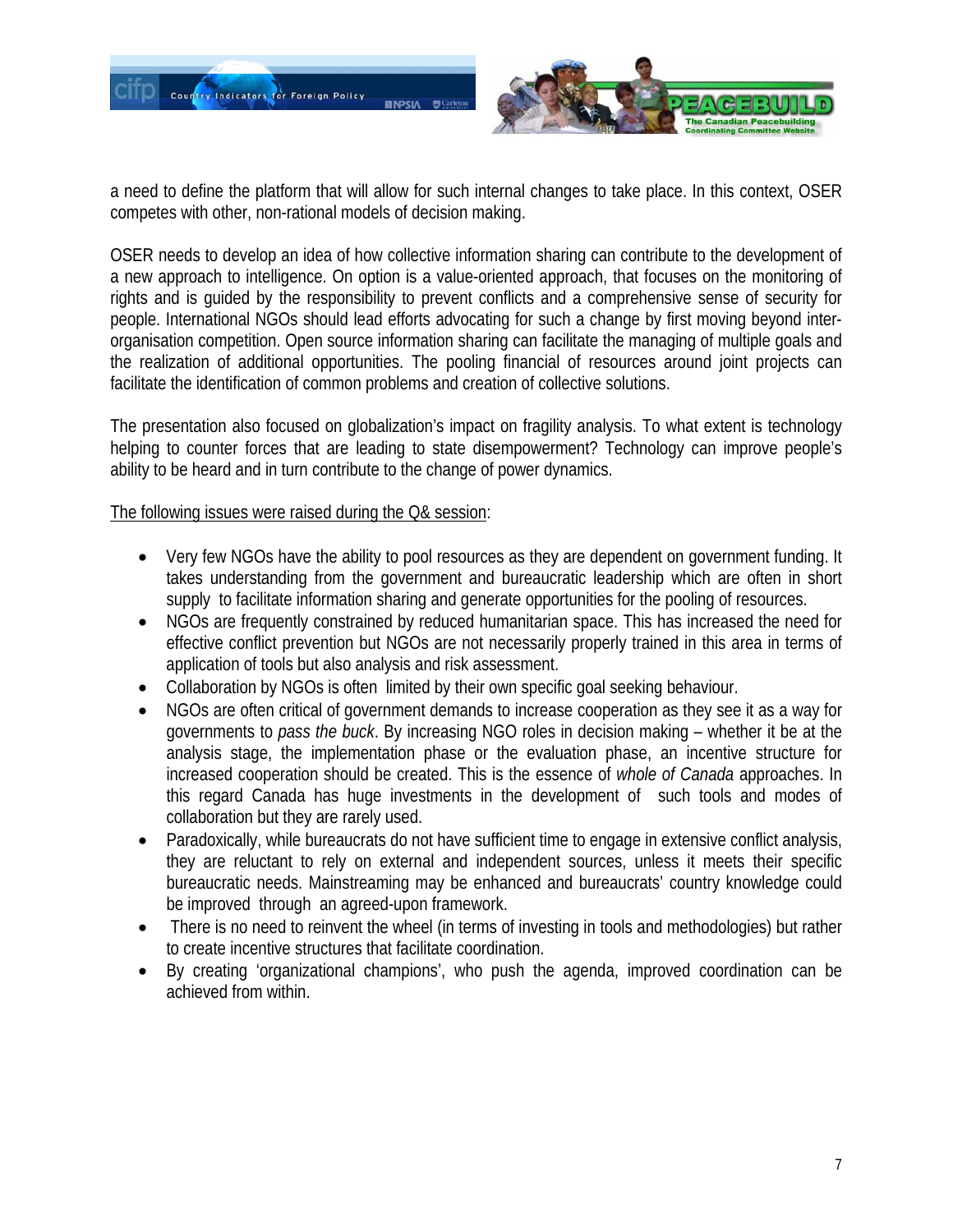



### **Workshop agenda**

8.45: **Arrival**: Continental Breakfast

9.00-9.30: **Welcome Address**: David Lord, CPCC and David Carment, CIFP, Norman Paterson School of International Affairs

9.30-10.15: **Keynote**: Michael Lund, Woodrow Wilson International Center and Management Systems International Moderator: Colleen Duggan, International Development Research Centre

10.15-11.30: **Panel 1**: *Methods and Modes of Analysis and Assessment of Risk* Presenter: Carrie Vandewint, World Vision Canada Moderator: Yiagadeesen Samy, CIFP, Norman Paterson School of International Affairs

11.30-12.45: **Panel 2**: *Project Design and Implementation* Presenter: Robyn Baron, Oxfam Canada Moderator: Stephen Nairne, University of British Columbia

12.45-13.45: **Lunch**

13.45-15.00: **Panel 3**: *Measurement and Evaluation* Presenter: David Carment, CIFP, Norman Paterson School of International Affairs Moderator: David Lord, CPCC

15.00-15.15: **Coffee Break** 

15.15-16.45: **Panel 4**: *Lessons Learned/The Way Ahead* Presenter: Michael Koros, CIDA Moderator: John Siebert, Project Ploughshares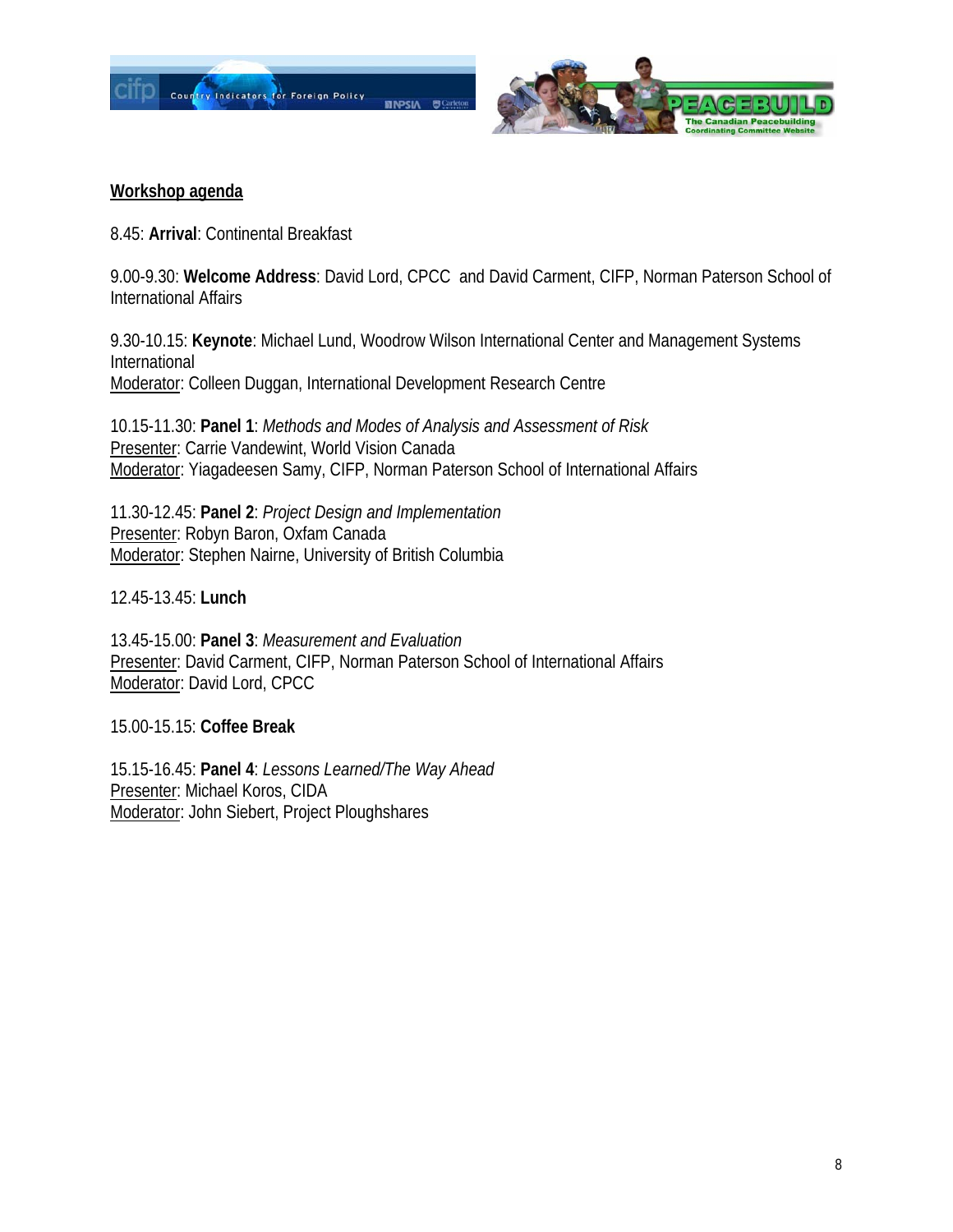



## **List of participants**

| Name                 | Organisation                                                     |
|----------------------|------------------------------------------------------------------|
| Arnusch, Aleisha     | Pearson Peacekeeping Centre                                      |
| Baron, Robyn         | Oxfam                                                            |
| Campbell, Melinda    | Canadian International Development Agency                        |
| Carment, David       | Country Indicators for Foreign Policy, Norman Paterson School of |
|                      | <b>International Affairs</b>                                     |
| Cornish, Steve       | <b>CARE Canada</b>                                               |
| Doberstein, Brent    | University of Waterloo                                           |
| Duggan, Colleen      | International Development Research Centre                        |
| Elkhazin, Tag        | <b>Canadian Peacebuilding Coordinating Committee</b>             |
| Fischer, Martin      | Country Indicators for Foreign Policy, Norman Paterson School of |
|                      | <b>International Affairs</b>                                     |
| Galletti, Nicholas   | <b>Rights and Democracy</b>                                      |
| Gasser, Geneviève    | Canadian International Development Agency                        |
| Inksater, Kim        | <b>Just Governance Group</b>                                     |
| Keehn, Jeremy        | The Walrus                                                       |
| Koros, Michael       | Canadian International Development Agency                        |
| LaRose-Edwards, Paul | CANADEM                                                          |
| Lehmeier, Stefan     | <b>Canadian Peacebuilding Coordinating Committee</b>             |
| Lord, David          | <b>Canadian Peacebuilding Coordinating Committee</b>             |
| Lund, Michael        | Woodrow Wilson International Center and Management Systems       |
|                      | International                                                    |
| Mapendere, Jeffrey   | Canadian International Institute of Applied Negotiation          |
| McCarthy, Odette     | Centre for International Studies and Cooperation                 |
| Moyer, Nicholas      | Independent consultant                                           |
| Nairne, Stephen      | University of British Columbia                                   |
| Nepveu, Jérôme       | Canadian International Development Agency                        |
| Prest, Stewart       | Country Indicators for Foreign Policy, Norman Paterson School of |
|                      | <b>International Affairs</b>                                     |
| Ramkay, Rena         | <b>Canadian Peacebuilding Coordinating Committee</b>             |
| Samy, Yiagadeesen    | Country Indicators for Foreign Policy, Norman Paterson School of |
|                      | <b>International Affairs</b>                                     |
| Siebert, John        | Project Ploughshares                                             |
| St. Jean, Liz        | Country Indicators for Foreign Policy, Norman Paterson School of |
|                      | <b>International Affairs</b>                                     |
| Vandewint, Carrie    | <b>World Vision Canada</b>                                       |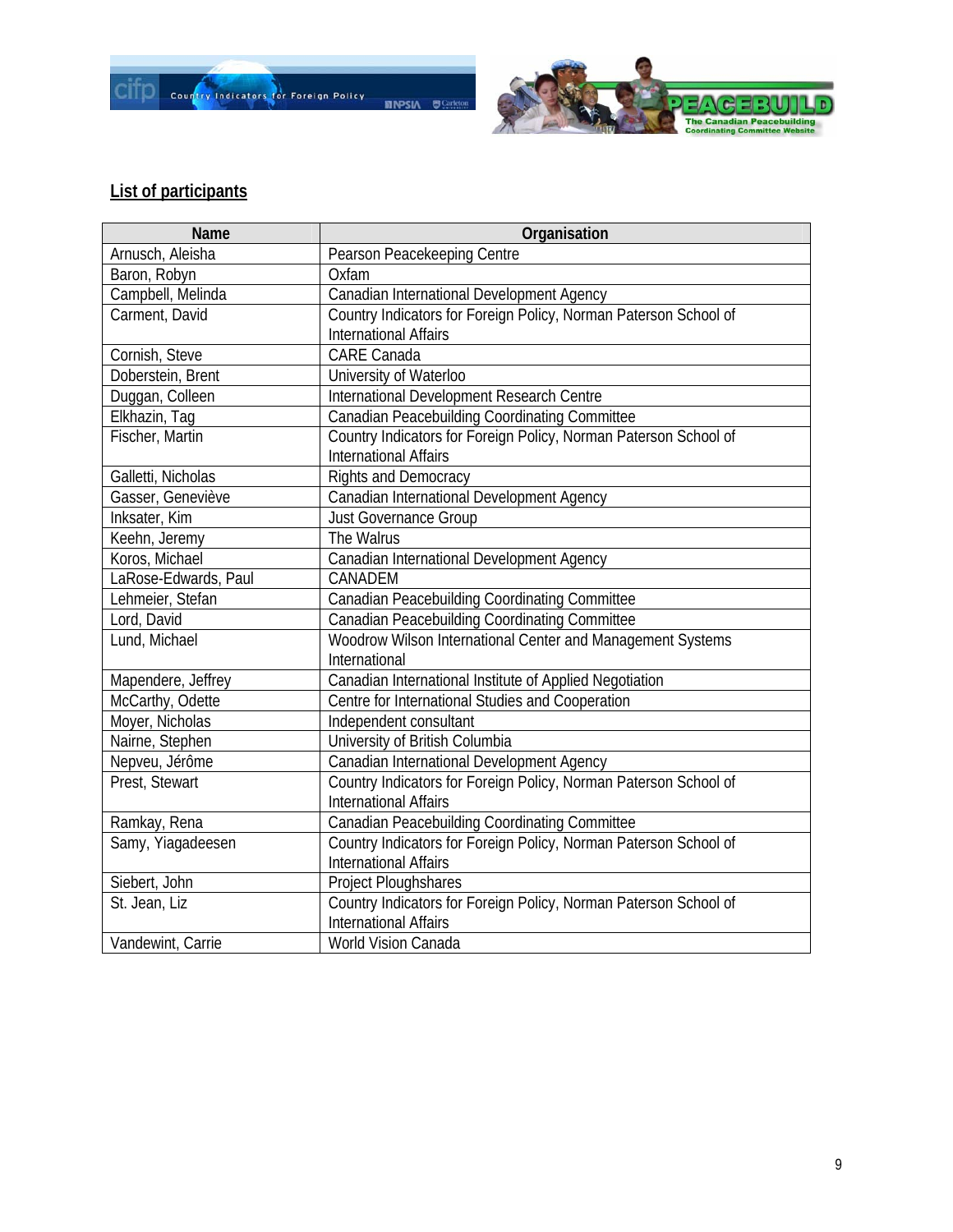



#### **Speaker and Moderator Biographies**

*Robyn Baron* is currently with Oxfam Canada, where she has been working as a Program Officer for the Horn of Africa managing Oxfam Canada's programs in Somalia/land since August 2006. Prior to that, she worked in the Americas with a variety of local and international NGOs including Plan International on the border between the Dominican Republic and Haiti, CRIPDES and CORDES in El Salvador, The Marquis Project and The Sanctuary Foundation in Canada and Cuba. Robyn holds both an undergraduate degree from McGill University in International Development and Women's Studies as well as a post-graduate diploma in International Management and Latin American studies. Her main areas of experience include gender and development, women's rights and child protection. With her experience on the border with Haiti and her relatively recent move into the Horn and Somalia, Robyn jokes that she has received one of the best crash courses in existence on the role of risk assessment and conflict analysis in project planning and implementation.

*David Carment* is a full Professor of International Affairs at the Norman Paterson School of International Affairs, Carleton University and Fellow of the Canadian Defence and Foreign Affairs Institute (CDFAI). He is listed in Who's Who in International Affairs. In addition Carment is the principal investigator for the Country Indicators for Foreign Policy project (CIFP). He has served as Director of the Centre for Security and Defence Studies at Carleton University and is the recipient of a Carleton Graduate Student's teaching excellence award, SSHRC fellowships and research awards, Carleton University's research achievement award, and the Petro-Canada Young Innovator Award. He has held fellowships at the Kennedy School, Harvard and the Hoover Institution, Stanford. His website is www.carleton.cal~dcarment. His most recent book is on Diaspora and Canadian foreign policy. (MQUP 2007).

*Colleen Duggan* is a Senior Program Specialist in the Evaluation Unit at the International Development Research Centre (IDRC). She has a Masters in International Human Rights and Humanitarian Law from Essex University and holds a graduate degree in International Development and Economic Cooperation from the Université d'Ottawa. Between 2001 and 2005 she worked with IDRC`s Peace, Conflict and Development Program and with its Women`s Rights and Citizenship Program. Prior to joining IDRC, she spent 10 years with the United Nations, with the UN High Commissioner for Human Rights in Colombia, with UNDP's Bureau for Crisis Prevention and Recovery in New York and in the field with the UNDP in El Salvador, Guatemala, Honduras and Haiti. Her research interests include human rights, transitional justice and reconciliation processes, conflict analysis and preventive action, reintegration of displaced populations and peacebuilding evaluation. She has published a number of works on peacebuilding and gender and transitional justice, most recently "Reparation of sexual violence and democratic transition: In search of gender justice" (with A. Abushsharaf) in P. de Grieff, ed. The Reparations Handbook (New York: Oxford University Press, 2005) and "Reparations for sexual and reproductive violence: Challenges and prospects for achieving gender justice in Guatemala and Peru" (with J. Guillerot and C. Paz) in International Journal of Transitional Justice (upcoming 2008).

*Michael Koros* began his career in 1988 with the UNDP in Zimbabwe and then served with UNDP in Mozambique (1990-91), with the UN in Cambodia (1992-93), and with CARE Canada in Croatia and Bosnia (1993-94). He has also consulted with several departments of the Canadian government, with Queen's University (1997), with the Bank of Canada (1998-2000) and, with IDRC (2000), he managed a project on peace and conflict impact assessment. In 2001 he joined CIDA's South Caucasus and Central Asia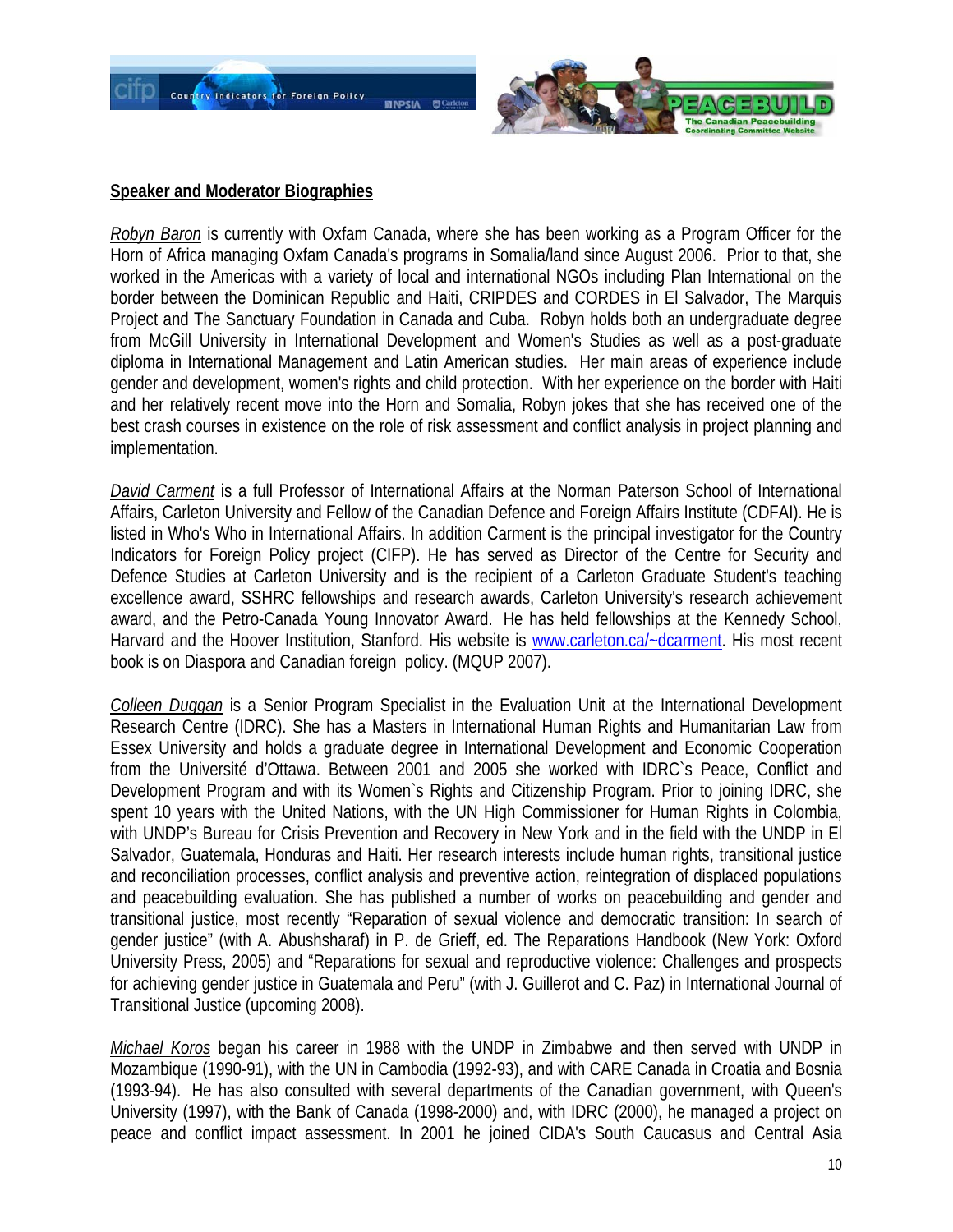

program, and since mid-2004 has been Senior Analyst for Peace and Security in CIDA's Policy Branch. In this capacity he launched the applied research project on state fragility with Professor David Carment and the CIFP team at Carleton University, and represents the government at the OECD Development Assistance Committee's Fragile State Group and network on Conflict, Peace and Development Cooperation. Michael holds B.Comm. and M.A. degrees from the University of Toronto.

*Michael S. Lund* is Senior Specialist for Conflict and Peacebuilding at Management Systems International, Inc. and Consulting Program Manager at the Woodrow Wilson International Center, both in Washington, D.C.. Dr. Lund is a specialist in how various policy instruments can address violent conflicts, with a special focus on preventing them before they start and the effectiveness of post-conflict programs and strategies. His conflict assessments, policy and operational guidance, evaluations, practical manuals, presentations, and training have been commissioned by USAID, the U.S. Department of State, the US National Intelligence Council, the C.I.A. (Political Instability Task Force, National Intelligence Council, and Global Futures Forum on Genocide), the World Bank, the European Commission, UNDP and UNDPA, OSCE, OECD-DAC, DFID, the U.S. Council on Foreign Relations, the Carnegie Commission for Preventing Deadly Conflicts, the IDRC, the Carter Center, International Peace Academy, and several other organizations. This work has involved leading teams to conduct country conflict assessments, designing conflict-sensitive country-specific-development programs and strategies, evaluating diverse donor programs using a conflict and peacebuilding lens in post- and potential conflict countries, and designing and conducting training workshops on these and related skills. His conflict assessments include Uzbekistan, Kyrgyzstan, Tajikistan, Macedonia, Zimbabwe, and Burundi, and he has written on other conflict-prone countries in Asia, Latin America, Sub-Saharan Africa, Central and Eastern Europe. He formulated and is advising a multi-pronged pilot initiative in conflict prevention in Guinea-Bissau that is seeking to galvanize local and international actors to address the drivers of that country's recurrent inter-factional conflicts and state weakness. In December 2006, he led an evaluation of UNDP's Social Cohesion Program, which comprised a wide variety of short-term media, electoral, citizen mobilization, intra-governmental, private sector, and security sector initiatives aimed at avoiding further polarization and electoral violence in that ethnically-divided society. In 2004, he led teams in Georgia, Macedonia and Serbia to assess whether community development projects were reducing post-conflict inter-ethnic animosities. In 1998, Lund pioneered for USAID the development of conflict-sensitive evaluation criteria by designing and directing an MSI project that assessed the impacts of eight differing NGO initiatives in the Greater Horn of Africa that were aimed at mitigating conflict and building structures for peace.

His recent independent research includes "Greed and Grievance Diverted: Why Macedonia Has Avoided Inter-Ethnic Civil War," in Paul Collier and Nicholas Sambanis, eds. Understanding Civil War (World Bank, 2005), and "Human Rights: Source of Conflict, State-Making and State-Breaking," in Jeff Helsing, ed. Human Rights and Conflict (US Institute of Peace Press, 2006). He is co-editor and author of analytical chapters of Critical Connections: Security and Development (International Peace Academy, forthcoming 2008)., which compares the interplay of security and development in seven countries (Guyana, Guinea-Bissau, Yemen, Somalia, Namibia, Tajikistan and Kyrgyzstan). He is also co-editing a book with Howard Wolpe (Talking Through Transitions WWIC Press, forthcoming 2008) that assesses six country cases of dialogue projects involving national dialogue and consensus-building among with political leaders (Sri Lanka, Estonia, Tajikistan, Cyprus, and Burundi). Lund's book Preventing Violent Conflicts (USIP, 1996) is used in many universities and helped to stimulate several major governments to adopt conflict prevention as a policy goal. Lund holds a Ph.D. in Political Science from the University of Chicago and has taught at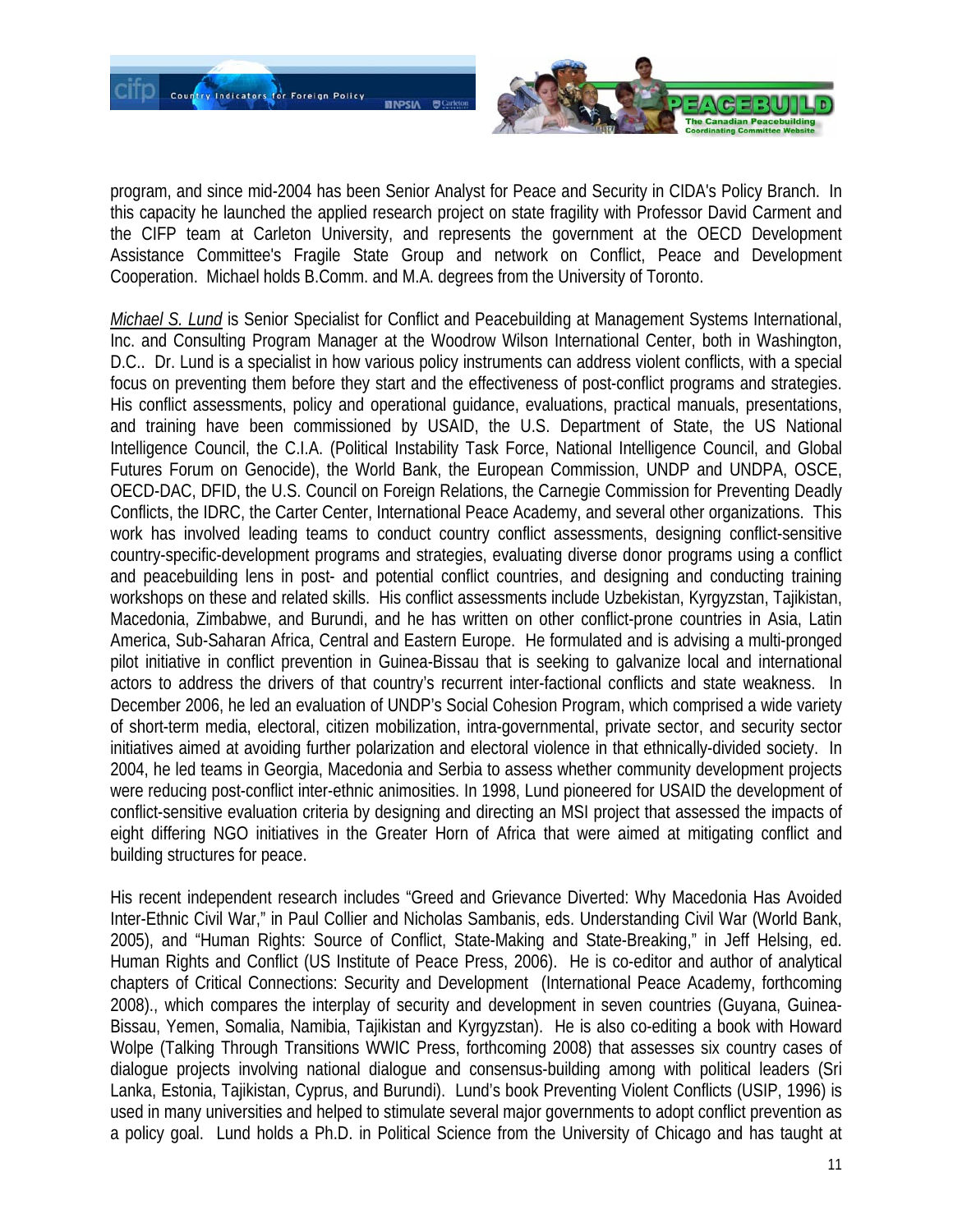

UCLA, Cornell and the University of Maryland, as well as courses at John Hopkins' SAIS and George Mason University.

*David Lord* has acted as the Coordinator of the Canadian Peacebuilding Coordinating Committee, a network of Canadian NGOs, institutes and individuals involved in peacebuilding policy development and programming since 2002. His previous experience in this field includes working as regional representative of The Carter Center in its efforts to implement the Nairobi Agreement between Uganda and Sudan, as a founding co-director of UK-based Conciliation Resources with responsibilities for developing CR's grassroots peacebuilding program in Sierra Leone and Liberia, and as a volunteer and later as research director of International Alert. In Canada, he has also served as an advisor to the House of Commons Standing Committee on National Defence and Veterans Affairs and worked for a number of media organizations as a journalist.

*Stephen Nairne* is an Adjunct Professor at the University of British Columbia, where he teaches courses on country and project risk analysis in developing countries. He consults regularly with organizations working in failed and fragile states and has worked previously both for Export Development Canada (EDC) and Foreign Affairs and International Trade Canada (DFAIT). Effective November 1st, Stephen will be assuming the position of Managing Director at Lundin for Africa (www.lundinforafrica.org), a private philanthropic foundation dedicated to sustainable community development in Africa. Stephen holds a Bachelor of Commerce from McGill University and a Master of Arts from the Norman Paterson School of International Affairs.

*Yiagadeesen Samy* holds a Ph.D. in Economics from the University of Ottawa and is assistant professor of international affairs at The Norman Paterson School of International Affairs. His fields of specialization are international trade, international finance and economic development. His current research interests include trade and labour standards, foreign direct investment, aid and debt relief, terrorism financing and the determinants of state fragility (especially for small island developing states). Some of his recent work (authored and co-authored) has been published in Applied Economics, the Journal of International Trade and Economic Development, Canadian Foreign Policy and Perspectiva Magazine. He currently teaches courses in international trade, economic development and quantitative methods at the School of International Affairs.

*John Siebert* is the Executive Director of Project Ploughshares. The work of Project Ploughshares includes research and policy development on: nuclear disarmament and non-proliferation; conventional disarmament including the control and reduction of small arms and light weapons and armed violence reduction in development programming; peacebuilding projects in the Horn of Africa that includes work with IGAD on a peace and security architecture for the sub-region; and Canada's foreign and defense policy with respect to North American defence (NORAD, NATO) and Canadian Forces' expeditionary engagements. John also chairs the governance group for the international research consortium that produces the annual Space Security Index, a project managed by Project Ploughshares. Prior to joining Project Ploughshares in 2005 John worked on international and Canadian human rights and indigenous peoples' issues, and was briefly a Foreign Service Officer with the Department of External Affairs and International Trade with a posting to Canada's Embassy in Washington, DC.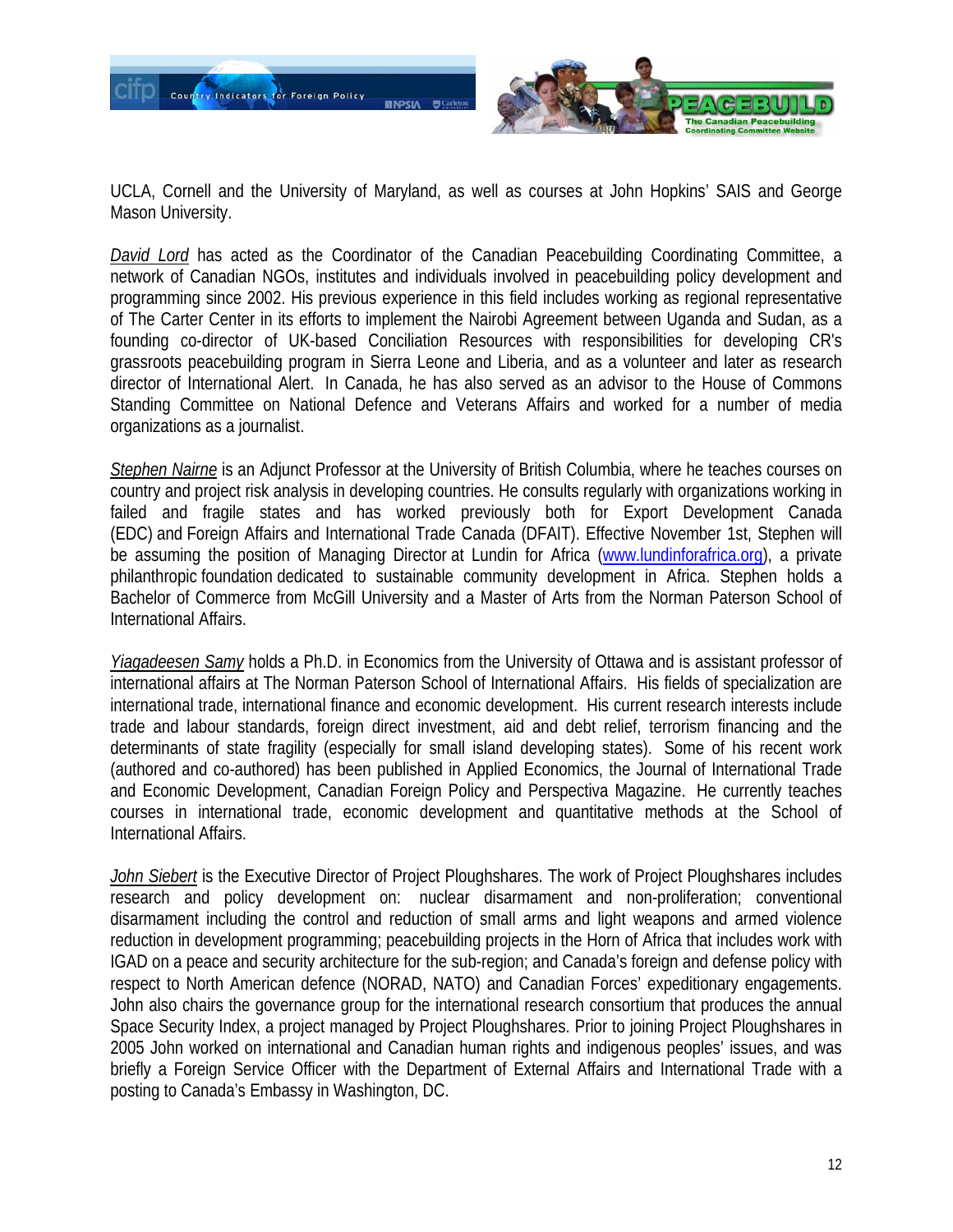

*Carrie Vandewint* In her current role as humanitarian policy advisor for World Vision Canada, Carrie leads WV's policy and advocacy work on fragile states and children and armed conflict. She has been working for World Vision for over 5 years; her most recent international assignment was as World Vision's Peacebuilding and Advocacy Manager for its South Sudan program from 2002 to 2006. She is on the Steering Committee for the Canadian Peacebuilding Coordinating Committee as well as the Watchlist for Children and Armed Conflict and is the coordinator of the Sudan Inter-agency Reference Group (SIARG), a working group of Canadian civil society focusing on Sudan.